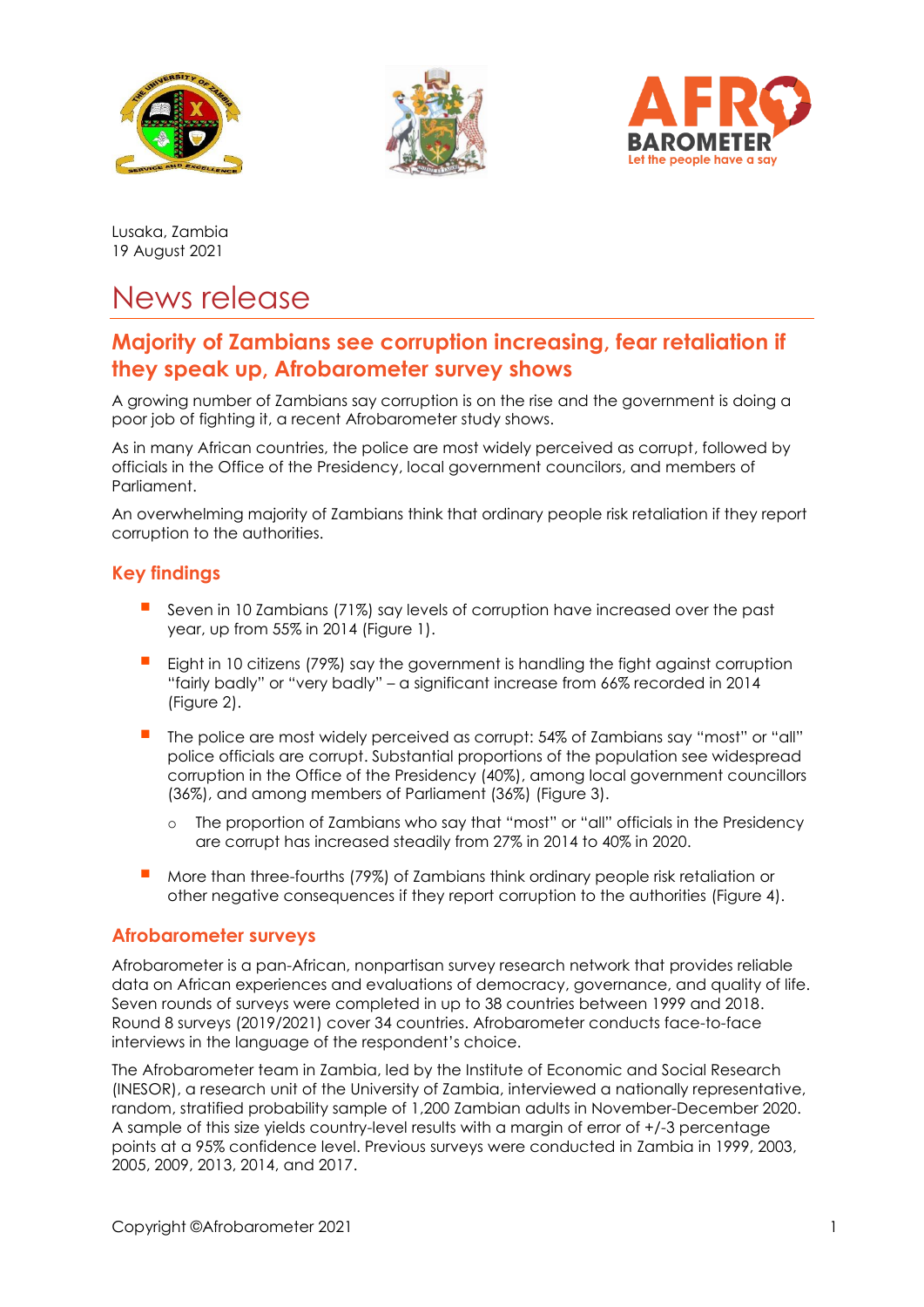

# **Charts**



#### **Figure 1: Level of corruption** | Zambia | 2014-2020

*Respondents were asked: In your opinion, over the past year, has the level of corruption in this country increased, decreased, or stayed the same?* 



**Figure 2: Government handling of the fight against corruption** | Zambia | 2014-2020

*Respondents were asked: How well or badly would you say the current government is handling the following matters, or haven't you heard enough to say: Fighting corruption in government?*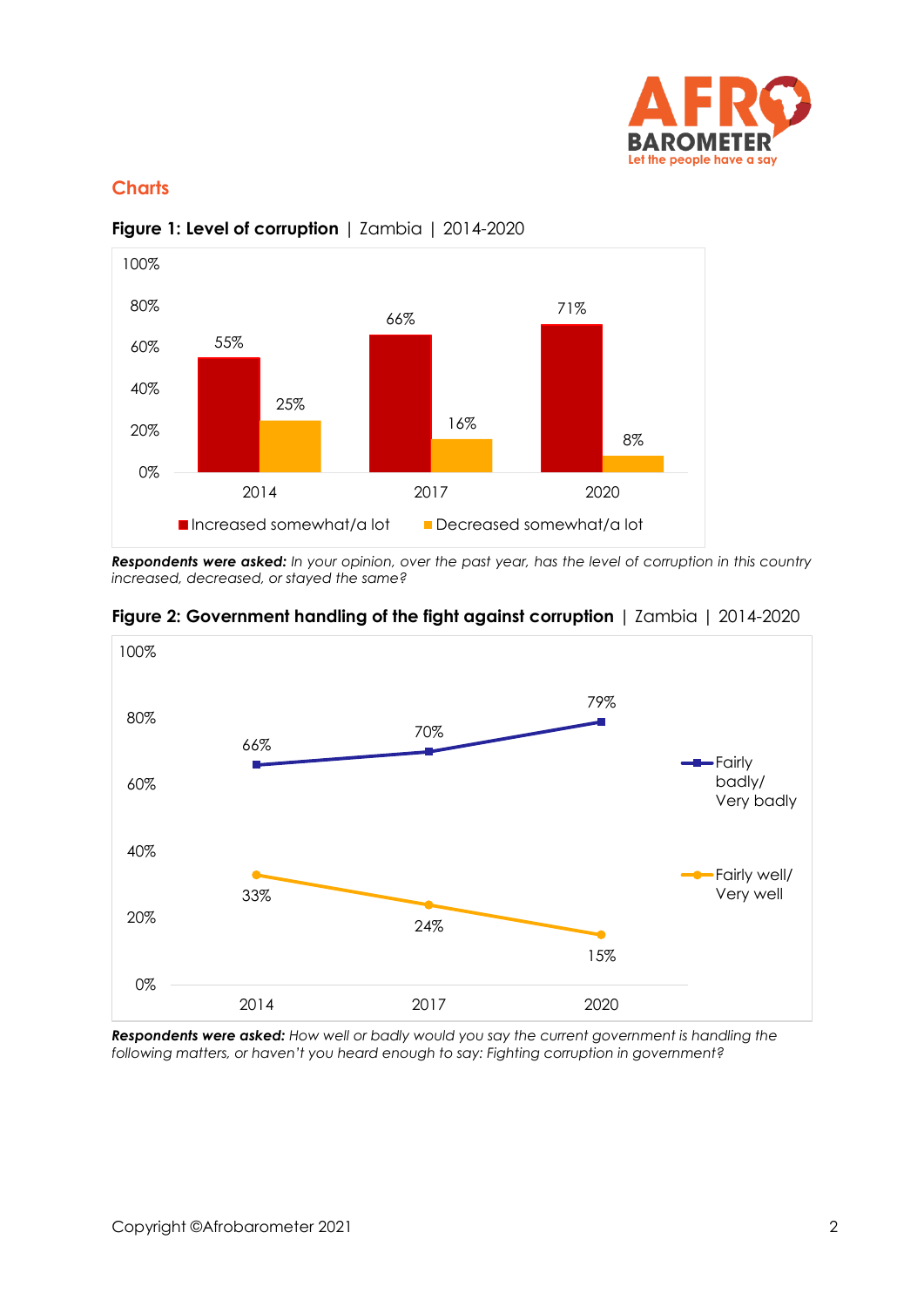



**Figure 3: Perceived perpetrators of corruption** | Zambia | 2020

*Respondents were asked: How many of the following people do you think are involved in corruption, or haven't you heard enough about them to say?*

**Figure 4: Do people risk retaliation if they report corruption?** | Zambia | 2020



*Respondents were asked: In this country, can ordinary people report incidents of corruption without fear, or do they risk retaliation or other negative consequences if they speak out?*